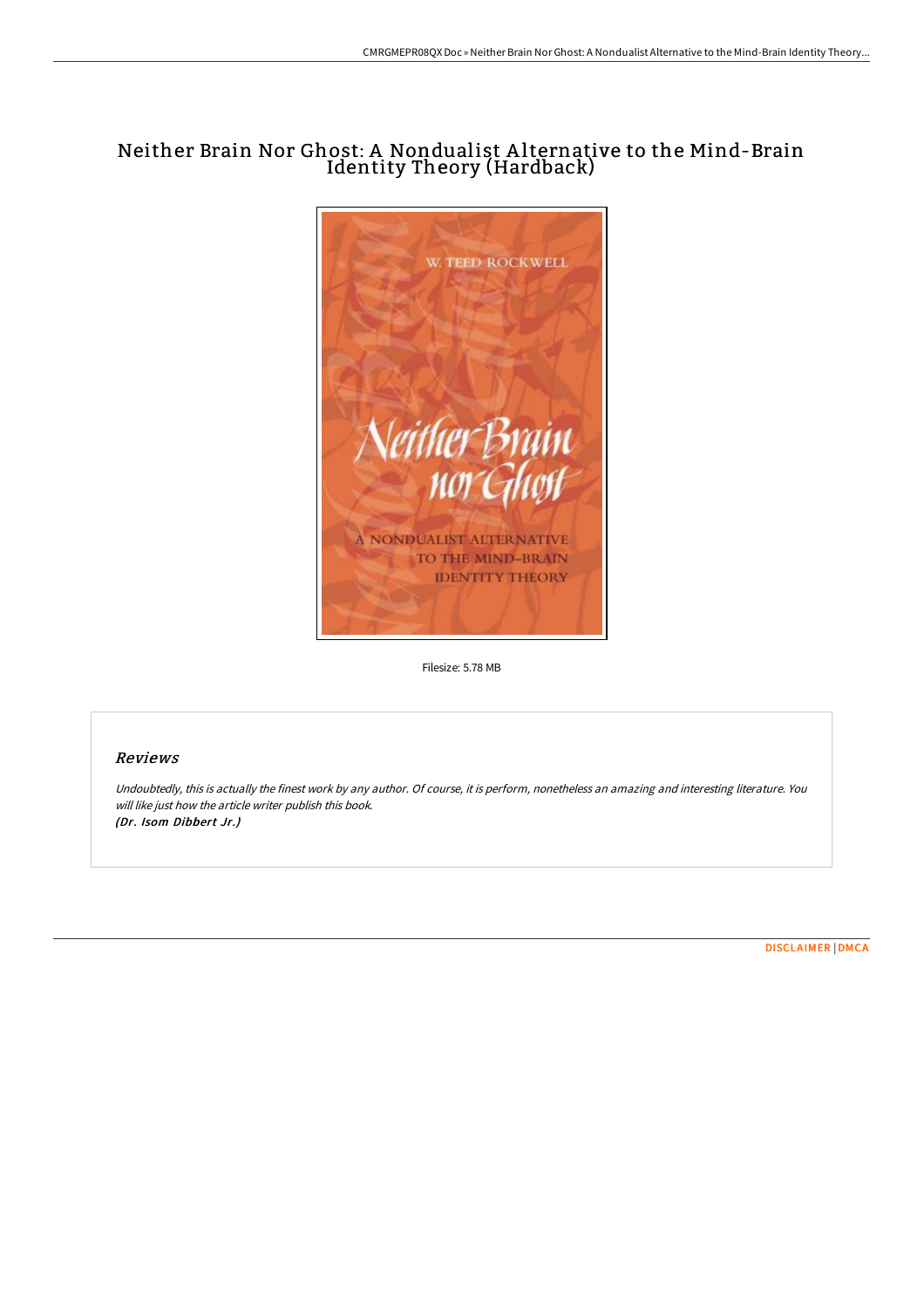## NEITHER BRAIN NOR GHOST: A NONDUALIST ALTERNATIVE TO THE MIND-BRAIN IDENTITY THEORY (HARDBACK)



MIT Press Ltd, United States, 2005. Hardback. Book Condition: New. New.. 229 x 150 mm. Language: English . Brand New Book. In this highly original work, Teed Rockwell rejects both dualism and the mind-brain identity theory. He proposes instead that mental phenomena emerge not merely from brain activity but from an interacting nexus of brain, body, and world. The mind can be seen not as an organ within the body, but as a behavioral field that fluctuates within this brain-body-world nexus. If we reject the dominant form of the mind-brain identity theory -- which Rockwell calls Cartesian materialism (distinct from Daniel Dennett s concept of the same name) -- and accept this new alternative, then many philosophical and scientific problems can be solved. Other philosophers have flirted with these ideas, including Dewey, Heidegger, Putnam, Millikan, and Dennett. But Rockwell goes further than these tentative speculations and offers a detailed alternative to the dominant philosophical view, applying pragmatist insights to contemporary scientific and philosophical problems. Rockwell shows that neuroscience no longer supports the mind-brain identity theory because the brain cannot be isolated from the rest of the nervous system; moreover, there is evidence that the mind is hormonal as well as neural. These data, and Rockwell s reanalysis of the concept of causality, show why the borders of mental embodiment cannot be neatly drawn at the skull, or even at the skin. Rockwell then demonstrates how his proposed view of the mind can resolve paradoxes engendered by the mind-brain identity theory in such fields as neuroscience, artificial intelligence, epistemology, and philosophy of language. Finally, he argues that understanding the mind as a behavioral field supports the new cognitive science paradigm of dynamic systems theory (DST).

 $\mathbb{R}$ Read Neither Brain Nor Ghost: A Nondualist Alternative to the Mind-Brain Identity Theory [\(Hardback\)](http://www.bookdirs.com/neither-brain-nor-ghost-a-nondualist-alternative-1.html) Online  $\blacksquare$ Download PDF Neither Brain Nor Ghost: A Nondualist Alternative to the Mind-Brain Identity Theory [\(Hardback\)](http://www.bookdirs.com/neither-brain-nor-ghost-a-nondualist-alternative-1.html)